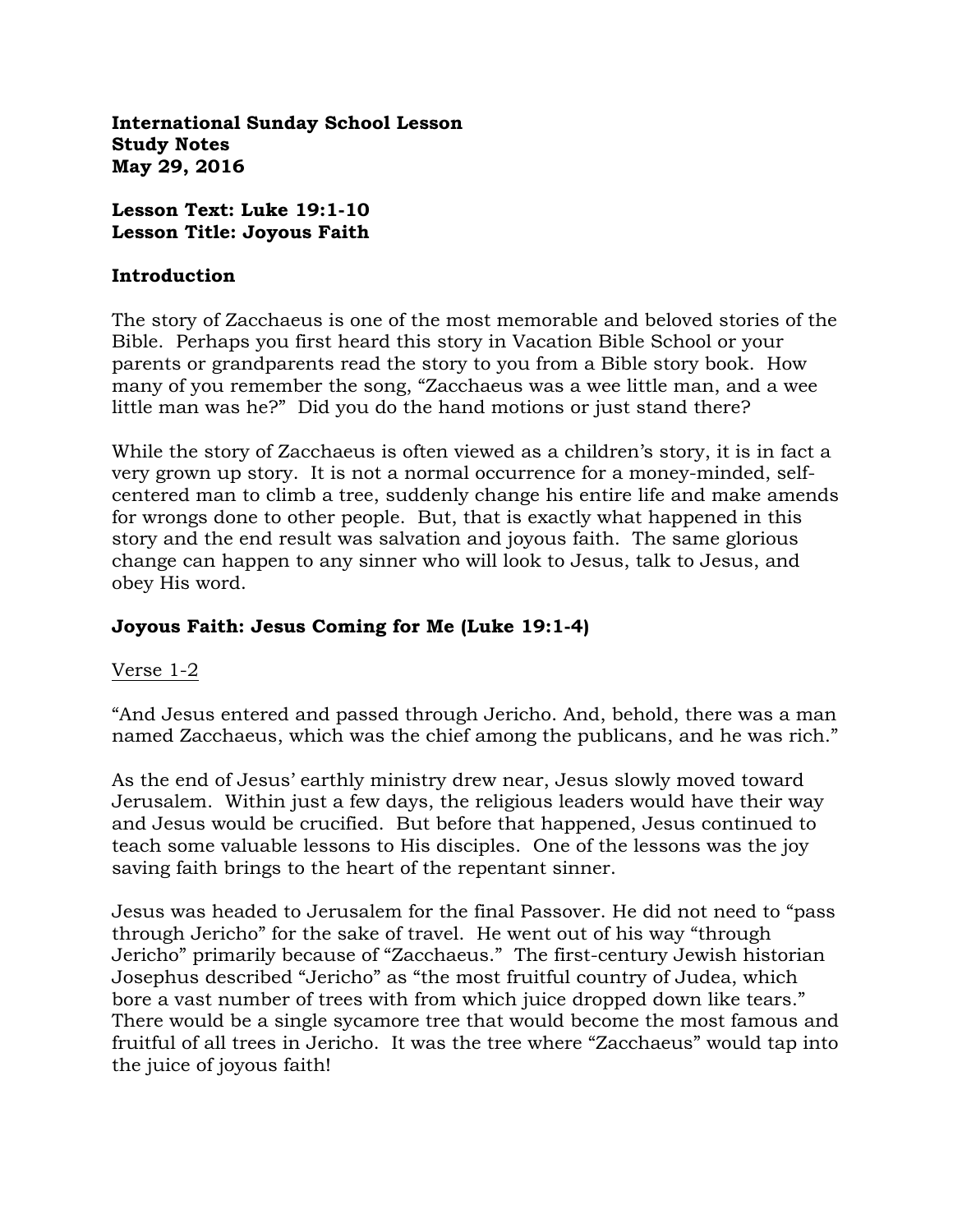Jericho was a city of importance because a highway passed through it. It was also a city of priests, Levities, and other religious leaders. There is no indication Jesus paid the slightest attention to the religious elite of Jericho as he "passed through" on this occasion. He gave His whole attention to "Zacchaeus," the richest man in town. Ironically, the name "Zacchaeus" means "innocent." He was anything but!

"Zacchaeus" was a "publican." A "publican" was a Jew who collected taxes for the Roman government. Luke tells us he was "the chief among the publicans." That means he was one of a handful of men who managed the tax collecting system. This gave him immense power over the lives of the people and direct access to the taxes collected. His salary and theft provided a lifestyle few could imagine. To say he was "rich" is an understatement. He had possessions most people could only dream about.

## Verse 3-4

"And he sought to see Jesus who he was; and could not for the press, because he was little of stature. And he ran before, and climbed up into a sycomore tree to see him: for he was to pass that way."

When "Zacchaeus" heard Jesus was coming, he decided to get a look at this well-known religious figure. He had probably heard of this "Jesus," who traveled from place to place with a bunch of poor people following him. At this stage of our Lord's ministry, there were thousands following him. So, "he sought to see Jesus who he was." That implies he had heard things about Jesus but wanted more information.

Because he was one of the important men in Jericho, Zacchaeus could have arranged an official meeting with Jesus. Instead, due to the size of the crowd and "because he was little of stature," he "ran before" the crowd "and climbed up into a sycomore tree" in order to see Jesus. At this point in Zacchaeus' life, his biggest problem is "he was little of stature." He will soon find out he has a bigger problem than his "stature."

Zacchaeus may not have fully realized it, but he did not "run" and "climb up into a sycomore tree" on his own initiative. Think about what is happening here. A notable tax collector with a well-known reputation is climbing up into a sycomore tree. God is at work in bringing this sinner to saving faith. God works in the salvation of every repentant sinner.

## **Joyous Faith: Jesus Communicating with Me (Luke 19:5-6)**

Verse 5-6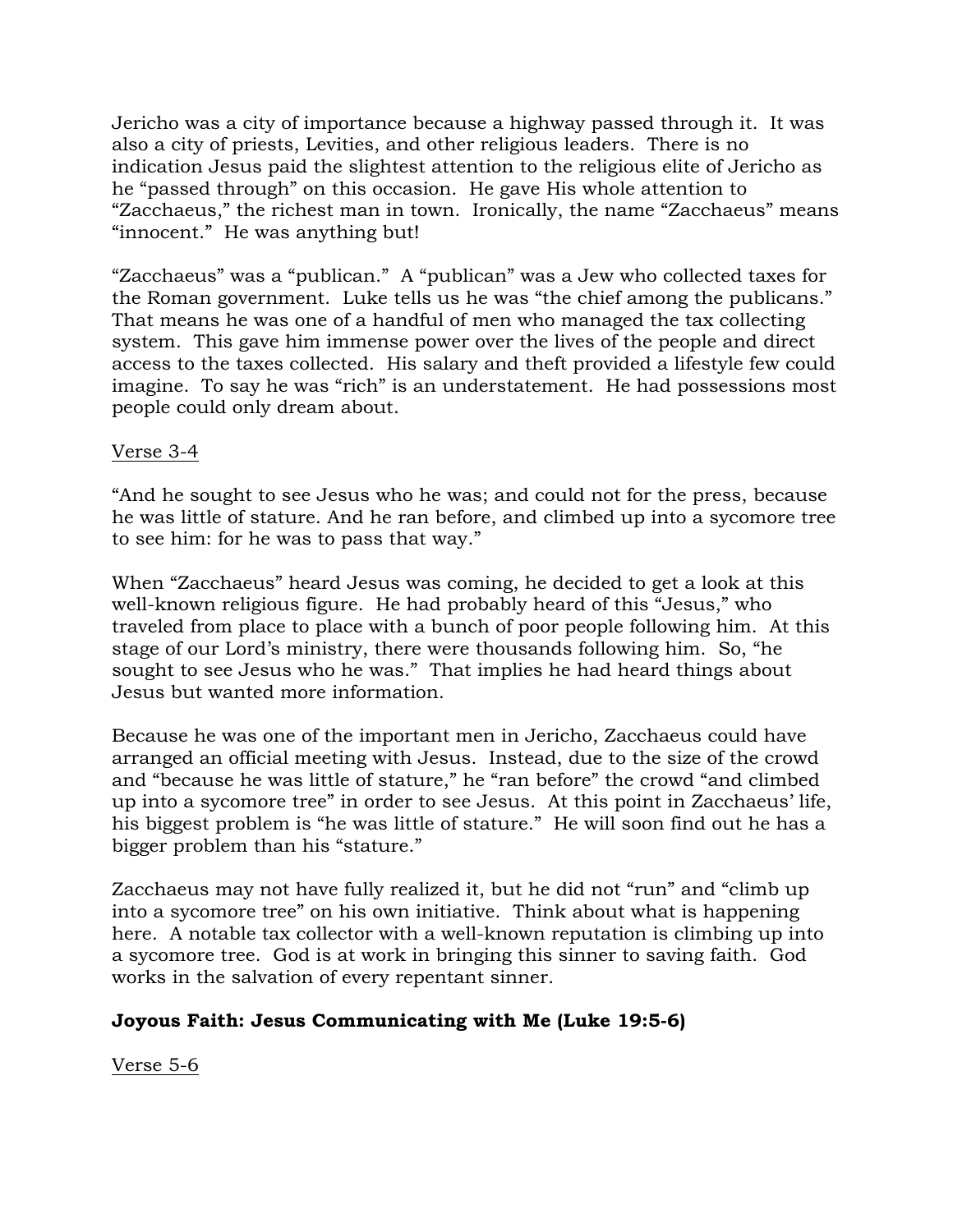"And when Jesus came to the place, he looked up, and saw him, and said unto him, Zacchaeus, make haste, and come down; for to day I must abide at thy house. And he made haste, and came down, and received him joyfully."

Zacchaeus' plan was to get Jesus in his sights. Jesus' plan was to get Zacchaeus in His sights! When Jesus "came to the place" beneath the sycomore tree, "he looked up, and saw him…" Jesus "saw" Zacchaeus as a sinner in need of salvation. Everyone "saw" Zacchaeus as a crooked tax collector, a thief, a person Jericho would be better without. But Jesus sees sinners with an eye of love and saving grace.

## *Note: If you are lonely and lost, Jesus sees you (Genesis 16:13; John 1:48-49).*

Jesus not only "saw him," He also "said unto him…" "And said" are powerful words. Jesus' first recorded words in the Bible are in Luke 2:49, *"…Wist ye not that I must be about my Father's business."* This is the *"business"* to which He referred. Jesus speaks to sinners (1 Samuel 3:9; Hebrews 1:1-2). There were no doubt many people in Jericho to whom Zacchaeus would not speak and they would not speak to him. But by God's amazing grace, Jesus spoke to Zacchaeus.

Jesus called "Zacchaeus" by name in order to let Zaccheaus know He knew him. In fact, Jesus knew Zacchaeus better than he knew himself (John 1:47- 48). There were people in the crowd who only knew Zacchaeus by name and by reputation. This man Jesus knew everything about this sinner. He knows everything about us (Psalm 139:1-4). Joyous faith comes from the fact that we as sinners know Jesus knew our sinfulness and in spite of that knowledge died and rose again for our salvation.

Jesus then said, "Make haste, and come down; for to day I must abide at thy house." At this point Zacchaeus must have literally been shocked out of his mind. This man Jesus is speaking to him, knows him by name, and now He is inviting him to come down because He wants to go to his house. In other words, Jesus knows Zacchaeus and He wants to be with him and "abide" at his "house."

In our culture, it is considered poor etiquette to invite oneself to another's home for room and board, but Jesus honored Zacchaeus by inviting Himself to the sinners home. Jesus said, "Make haste and come down" and that is exactly what Zacchaeus did.

He "came down" and "received him joyfully" literally means Zacchaeus came down "with rejoicing." Joyous faith must respond obediently to the invitation of Jesus. Everything happening here in this story goes against the grain of social etiquette and protocol but it is without question the working of grace.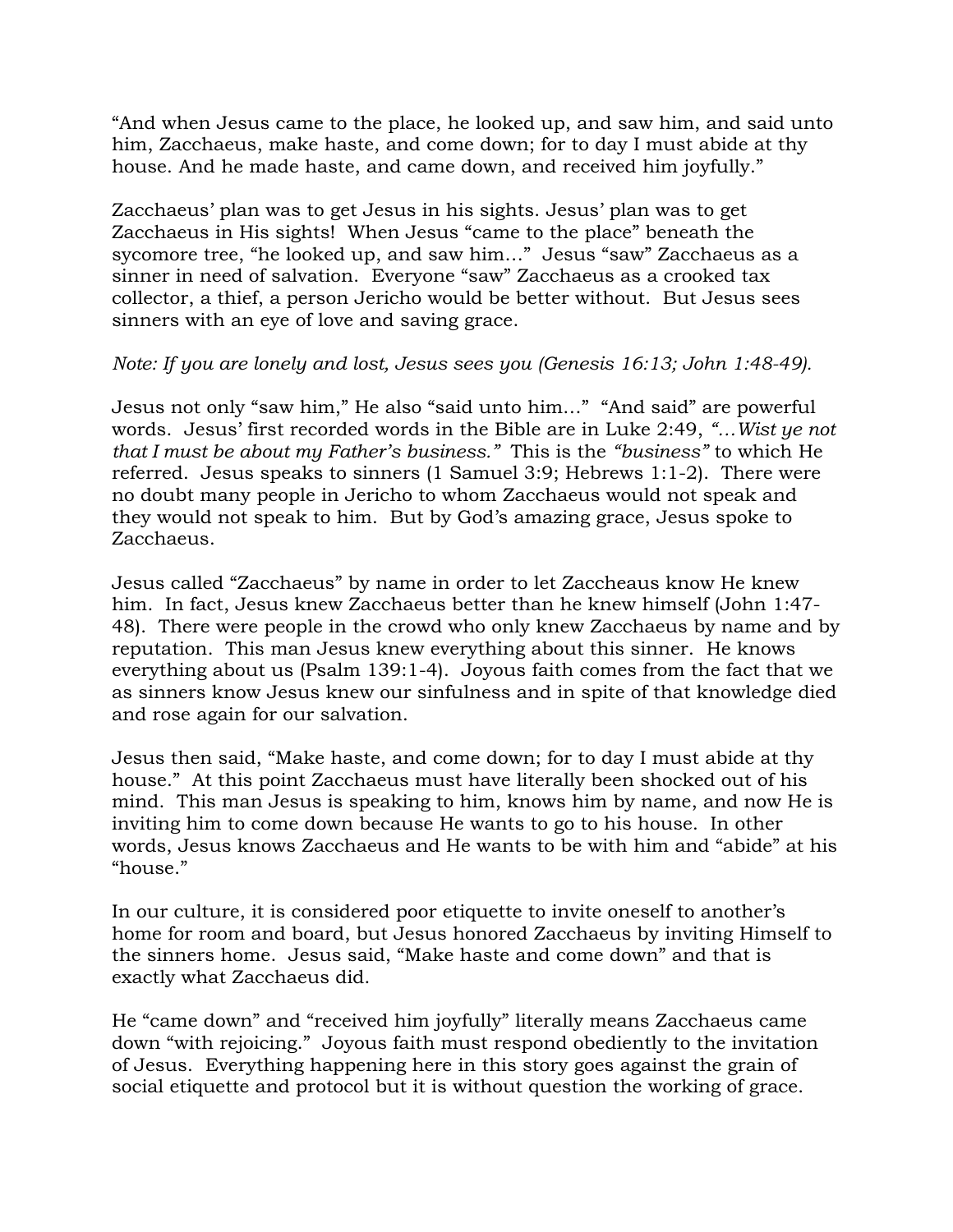# **Joyous Faith: Jesus Confirming Me (Luke 19:7-10)**

## Verse 7

"And when they saw it, they all murmured, saying, That he was gone to be guest with a man that is a sinner."

Jesus apparently went to the home of Zacchaeus, although Luke's account is somewhat vague. The word "guest" suggests Jesus shared a meal in Zacchaeus' home. The word "house" in verse 10 also suggests Jesus did actually enter and stay in the former tax collectors home. The response of the Pharisees also supports that interpretation of events.

When the Pharisees "saw it, they all murmured, saying, That he was gone to be guest with a man that is a sinner." The Pharisees are not happy that Jesus is fraternizing with "a sinner." The attitude of the Pharisees kills the joy of faith and salvation. They are unable to make the connection between Jesus and Zacchaeus. There is a sinner up in a tree who has come down at the invitation of the Savior. Because of religious blindness and indifference, all the Pharisees can do is "murmur."

If you have trouble seeing Jesus with sinners you will never experience joyous faith!

### Verse 8

"And Zacchaeus stood, and said unto the Lord; Behold, Lord, the half of my goods I give to the poor; and if I have taken any thing from any man by false accusation, I restore him fourfold."

At some point during the meal in Zacchaeus' home, he "stood, and said unto the Lord; Behold, Lord, the half of my goods I give to the poor; and if I have taken any thing from any man by false accusation, I restore him fourfold." For a "wee little man," Zacchaeus is standing taller than ever before in his life. The city's most public and despised sinner has repented and now possesses a heart of graciousness and generosity. He is right with God and he now wants to be right with his fellow man.

The use of the words "half, restore, and fourfold" indicate Zacchaeus' crimes were financial. That meant he had records and knew exactly who he defrauded. "Fourfold" was not some number Zacchaeus pulled out of the air. "Fourfold" comes out of Exodus 22 and God's law of restitution. All of a sudden Zacchaeus wants to do what God commands. Without hesitation or reservation, the sinful tax collector promises to make things right and make them right biblically! That is joyous faith!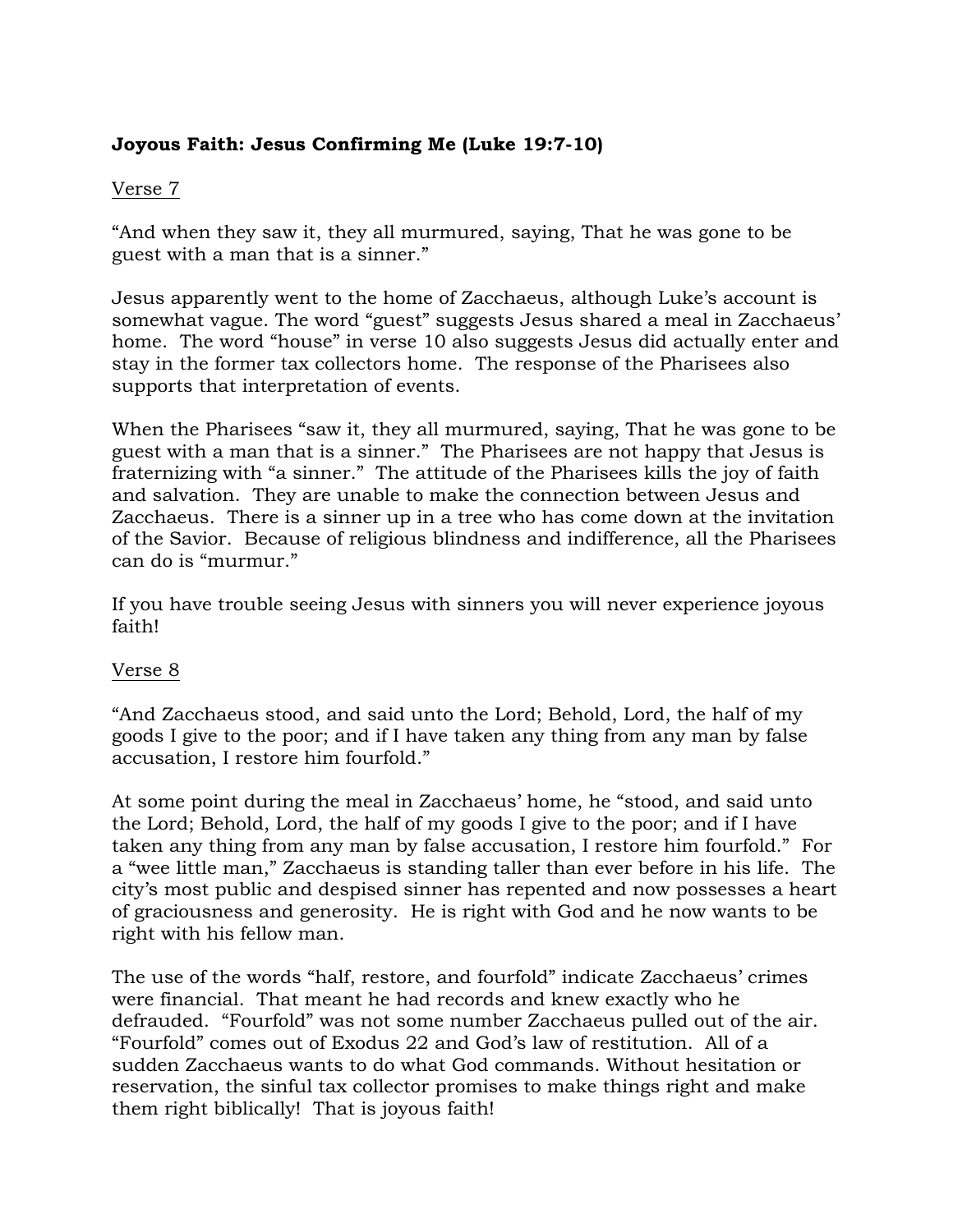### Verse 9-10

"And Jesus said unto him, This day is salvation come to this house, forsomuch as he also is a son of Abraham. For the Son of man is come to seek and to save that which was lost."

In response to Zacchaeus' confession, Jesus declared, "This day is salvation come to this house…" Do you remember what Jesus said in response to the story of the rich young ruler when the people asked, *"Who then can be saved?"*  (Luke 18:26)? Jesus said, *"The things that are impossible with men are possible with God"* (Luke 18:27). If you had asked anyone in Jericho if they thought it was possible for Zacchaeus to change his life and restore fourfold everything he had stolen from people the answer would have been, "impossible!" Jesus says, "It is possible!" Salvation can still come to a repentant heart.

Jesus called Zacchaeus "a son of Abraham." That means he is now a true believer, a son in the highest sense. He now shared the faith and works of Abraham (John 8:39). This word must have stung the Pharisees who prided themselves on being sons of Abraham.

Looking at Zacchaeus, Jesus repeated His purpose in coming to earth: "For the Son of man is come to seek and to save that which was lost." Lost people like Zacchaeus are the reason the Son of Man, the Lord Jesus came. The crowds were angry that Jesus wanted anything to do with him. For them, it is good people, people who clean up their act, people who pull themselves up by their own bootstraps who deserve the grace of God. Scam artists and thieves like Zacchaeus have no place in God's kingdom as far as they are concerned. Jesus had no business talking to Zacchaeus or staying in his home. But that is not Jesus' perspective at all. For Jesus it is not the good who get His grace; it is those who know *"there is none righteous, no, not one"* (Romans 3:10). It is those who know they are the lost ones. Those are the ones Jesus came to "seek and to save."

### **Conclusion**

Regardless of who you are, where you were born, or your profession in life, you can experience joyous faith. It may seem impossible but the reality of it is Jesus may be standing beneath your tree.

The motives that lead men to Jesus vary and are sometimes hard to believe. For Zacchaeus, it began with curiosity and it ended in saving faith. Do you have a joyous faith? If not, why not? Jesus knows you, sees you, and is speaking to you right now through the power of His word. He is calling you by name and He wants to go to your house and be your Savior. Say yes to His